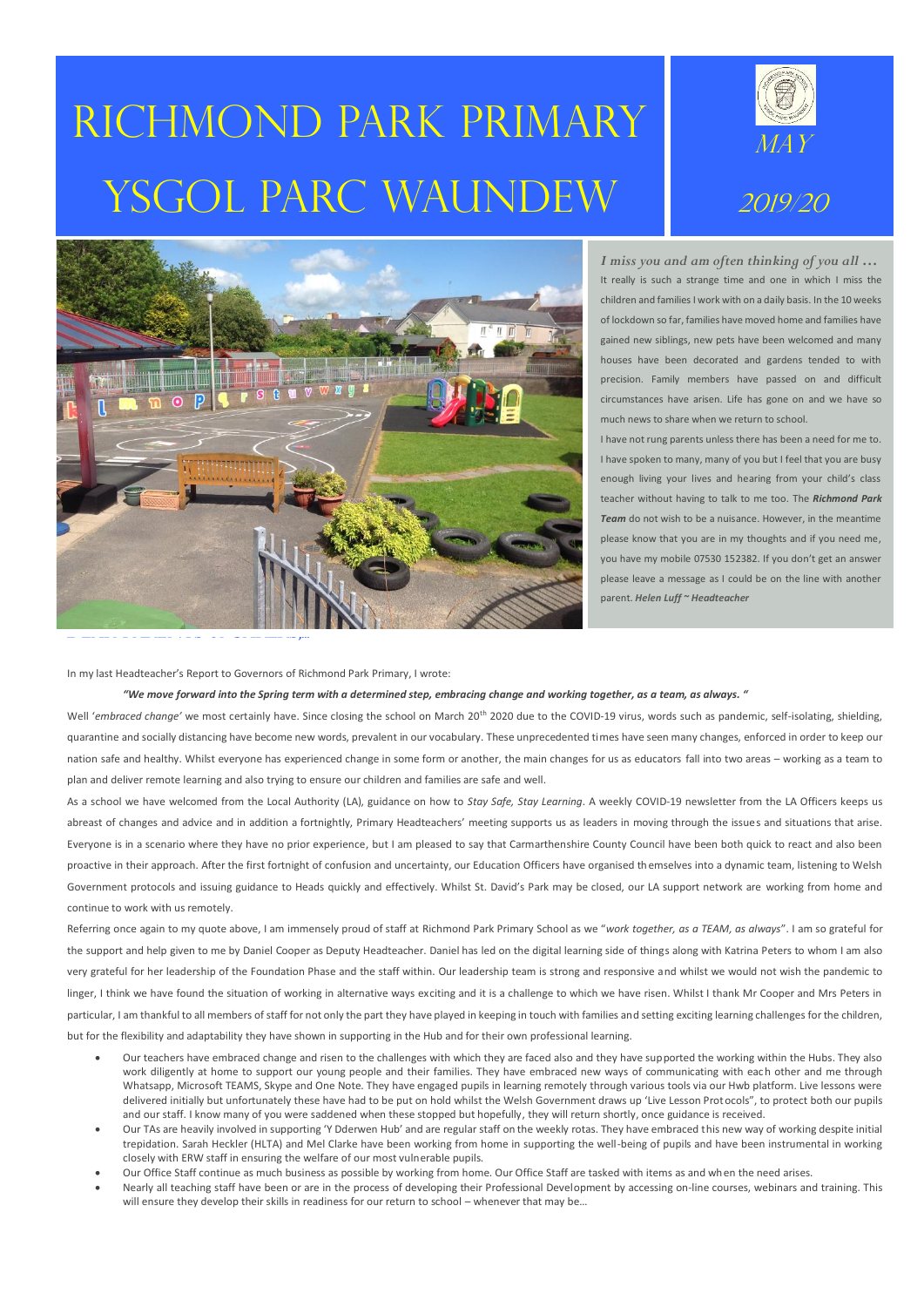I am overwhelmed by the response of our parents to this situation and their understanding and patience at this time. Your honesty over the difficulties you are facing has been humbling and I am grateful to those that have given thanks to the teachers supporting them directly. The sharing of successes through home-learning has been heartening and an understanding of our professional role as teachers has also been welcomed. In the recent survey 45 families responded in an overwhelmingly positive way and also suggested some very good ideas for further improvement.

- Over 95% of parents stated that school had supported their child(rens) well-being during lockdown and that sufficient work was provided for children to do at home.
- Over 91% of parents stated that communication had been good or better with none stating it was poor.
- Over 97% of parents stated that if they had had a problem dealing with learning or well-being, it had been dealt with appropriately.
- 80% of parents rated the quality of the learning as good or better.
- With regards to progress since working at home only 82% of parents felt able to comment with some parents stating they did not know.

Our next steps are to look at the many, overwhelmingly positive comments parents have made about the teachers and share the comments and good practice amongst staff.

We will also look at the suggestions you have made and see which of these can be improved upon.

Lastly, I think we have to acknowledge the pupils who are living in these unprecedented times, often surrounded by adults who do not have answers for them. I am heartened by their resilience and determination and their embrace of the unknown. They are (in the main) enjoying the extended time with their families but are missing school mates, routine and their extended families. We will certainly have to accept the different situations each child has lived through and the varying messages they will have received / witnessed from the adults surrounding them whilst in lockdown. The expectation in the media is that children will have fallen behind in their academic work, that there will have become a greater discrepancy between those that can and those that can't. Some children will be reluctant to return and be out of routine, finding it difficult to rise in the morning and face the challenges that await them. With a minority we will have to repair damage done, rebuild work on well-being and learning that has collapsed but we may have to embrace the new-found confidence and knowledge some will return to school with. What if instead of 'falling behind', this group of lockdown children are actually ahead? What if they return to school with a set of skills learnt in these unprecedented times; skills of resilience, patience, empathy and the value of family (please see article below titled *What if they are ahead?*). Without wishing to sound melodramatic I think we would be wise to acknowledge that no single person will be the person they were before the pandemic struck – and as educational practitioners we need to be ready for this.

As yet we do not have a return to school date, but we do know that the situation will not change on June 1<sup>st</sup>. We watch with trepidation as England cautiously return to a semblance of school life next week. We will watch and learn to see what works and what does not. We will embrace the advice of our colleagues from over the bridge and try to ensure that our return to school is smooth and safe. Next week there are a number of meetings planned between the LA and Headteachers to discuss what our return will look like. Will we all return to school at the same time? Will all staff be able to return, or will some still be shielding due to underlying health issues? Will families have confidence in sending their children back to school? If we are to respect social distancing how on earth do we manage that in a school of nearly 230 pupils? Will school open and look just as it did before we closed? There are many questions to answer but 'when will we open?' is the question uppermost in both the minds of parents / carers and staff.

Safety is paramount and it goes without saying that this will lead our planning. However, no two schools are the same with regard to the buildings and the staff and of course the children. What will work for one school may not work for another and we have been encouraged by the Welsh Government to look at the unique aspects of our school. All I can do at this stage is assure you that I will do my very best to lead the school to a point where children can return to an environment that is safe and welcoming and hopefully to staff that are familiar to them.

On a positive note, I think this pandemic has given some families more time to spend together and appreciate each other. It has brought communities together in their united fight against COVID-19 and in protecting the NHS. It has allowed people like us in school to explore new, virtual ways of working and encouraged some staff to embrace the technology always present but not necessarily needed until now.

#### With regards to staff:

- We said a fond farewell to Lowri Caswell and Elin Davies who have left their posts at Richmond Park. They did not receive the usual send off but we did our best under the circumstances. Thank you also to Mrs Caswell who supported in Y Dderwen Hub before leaving us.
- We welcome Miss Elin Griffiths who has joined our staff in very strange times. Miss Griffiths has thrown herself in wholeheartedly, ringing Year 6 parents and introducing herself to families including the children. We thank her for her efforts and acknowledge her role as part of the Richmond Park Team.
- Nathan Howells has also returned to us from his Welsh Language sabbatical and we welcome him back into Year 3. Croeso Mr Howells.
- Melanie Clarke TA has returned to work after experiencing significant damage to her ankle.
- Mr Williams (Caretaker) remains off work due to ill health as does Mrs Nicola Davies (TA) and Mrs Denise Comey Jones (TA) We wish them all the best and hope they are on the road to recovery.
- In the absence of a Mr Williams an interim caretaker has been arranged last week. This will ensure some of the more pressing jobs around the school, that were on hold, will be completed and the school can start preparing for the recovery stage.
- I am delighted to report that there are no reports of staff having contracted coronavirus.
- I have taken on the Strategic Headship of Ysgol Glanyfferi (Ferryside Primary School). Ferryside forms a soft federation with Richmond Park Primary and I will effectively be working there for the equivalent of one day a week. This means that Richmond Park will receive funding from Ferryside Primary for my time and skills. Richmond Park has a very strong team of staff and a very strong leadership team in particular so I am hoping that this arrangement will have limited negative impact on Richmond Park and will indeed have some positive outcomes too.

I will sign off now and wish you all well. Apologies to parent Governors who have heard already, much of what I have just said in my Newsletter to Governors.

Please stay safe all of you and I hope to see you all again in the very near future.

**Kind regards, Mrs Luff - Headteacher**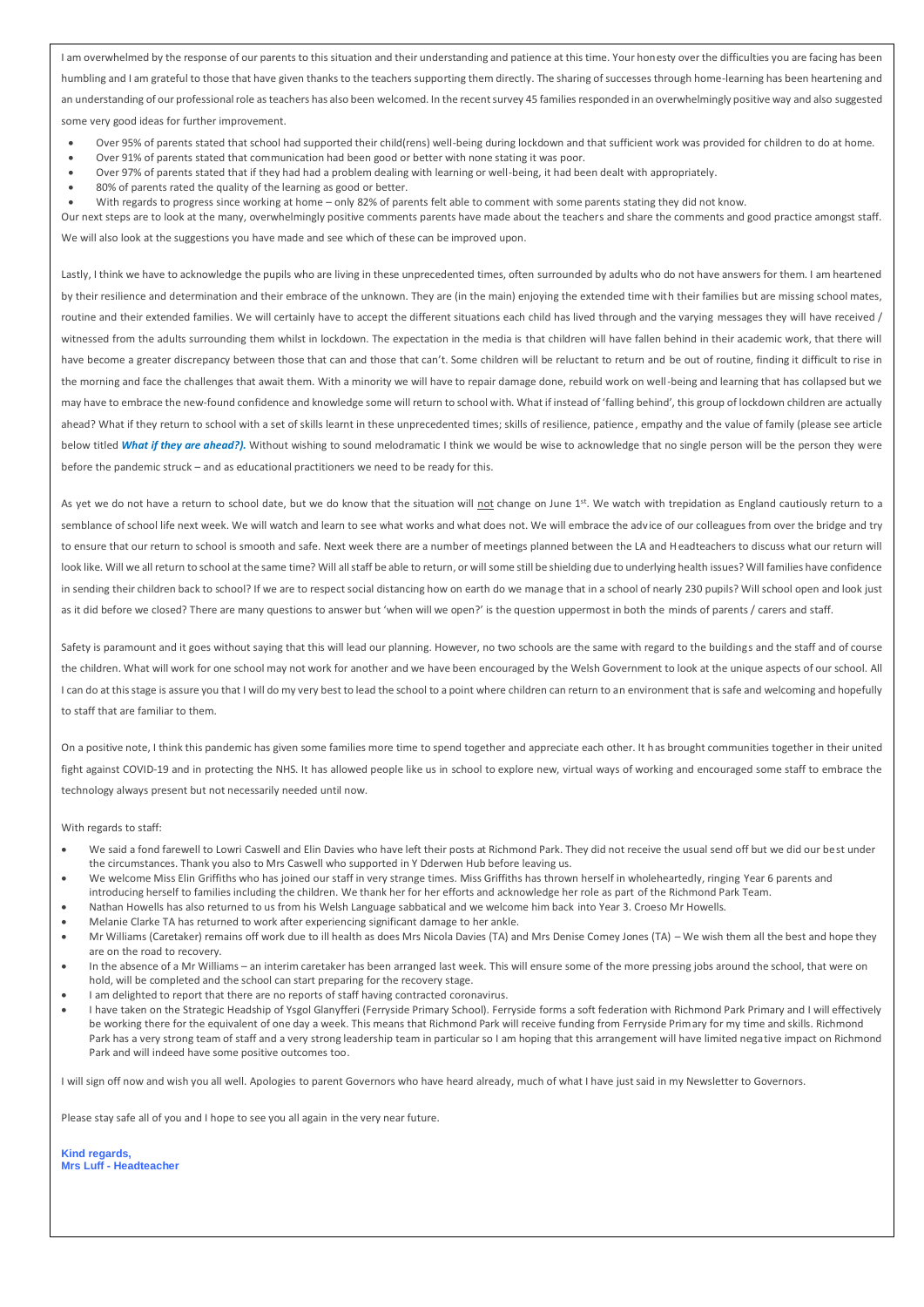# **What we are doing to support our families**

#### **Weekly welfare calls**

Weekly Welfare Calls are being made by each class teacher and also Mrs Jenkins, our HLTA. All parents have been given my mobile number should they need to get in touch for some reason.

#### **Y Dderwen Hub**

Some pupils are accessing Y Dderwen Hub. Those that are not accessing the Hub have this facility signposted to them if they meet the entry criteria.

#### **Social Media**

Through our School Website, Twitter and Facebook accounts and individual pupil Dojo accounts, access to activities, resources, support groups etc have been publicised. Mr Cooper leads on this and is very effective at responding to parents' needs whether this be from direct messaging in Facebook or through a 'vibe' of a conversation thread. Thankyou Mr. Cooper!

#### **SpeakR**

Sarah Heckler our HLTA has been in contact with all Key Stage 2 pupils via a personalized email via SpeakR. Thisis to focus mainly on their well-being and not their learning. Many children find this very beneficial in keeping in contact with school and regulating their anxiety. This work from Mrs. Heckler and now Mrs Clarke too has been invaluable – thank you Mrs. Heckler and Mrs Clarke! If your child has not accessed Speakr then please ask your child's class teacher for the access details – there will be a message waiting for your child if they have not yet logged on…

#### **Work packs**

Activity work packs have been sent out to children whose families do not have ready access to the internet.

#### **HWB**

All pupils have HWB logins and passwords.

Teachers are putting additional work/activity packs linked to a topic onto J2Homework / Flipgrid every three weeks.

Parents are able to access their pupils work via the pupil login. We have also recorded short videos, to tell a story, sing songs, to explain a task etc.

For pupils unable to access e-learning due to lack of home resources/home equipment. School are looking into lending/loaning devices and dongles to pupils – again this is under guidance and direction of the authority. The first set of ICT Hardware is being collected by parents tomorrow - Monday 1st June.

#### **EMAILS**

Parents/teachers are also in contact via email - where the learning pack has also been sent out and user guides for HWB have been sent out to parents.

#### **Teachers2Parents**

Updates and messages are being sent via Teachers2Parents texting service. We use this app to contact parents en masse or individually to let them know about changes, pertinent information such as changes to Free School Meal Funding or share with them that one of Mr Macey's (TA) quizzes are available for completion.

#### **LA Staff**

The Family liaison officer is available to support parents and pupils as is the Educational Psychologist and various other professionals we have had cause to refer families to. We are also continuing to work closely with Social Services in supporting families known to them.

#### **Staff**

A Whatsapp group is used to share pertinent information regarding certain children – this allows us to share information quickly with all relevant staff quickly and efficiently.

Daniel Cooper, Katrina Peters and I have used video link up via TEAMS to host Senior Leadership Meetings since early lock down to share information and discuss ways in moving forward as a school and ensuring the well-being of pupils, families and staff. These have been excellent and very worthwhile for all parties involved – I certainly benefited from them. A big thank you to Mr. Cooper and Mrs. Peters.

Mr. Cooper and Mrs. Peters have also had TEAMS meetings with their Key Stage staff, cascading information shared in a Senior Leadership Team meeting. This has worked well and allowed all staff to have a voice.

#### **Sharing ideas**

It has also been wonderful having colleagues from other units within Carmarthenshire sharing ideas, resources and training they access. It's a real shame it has taken 'Covid' to happen for us to do this. This is an area we must keep going after everything gets back to normal.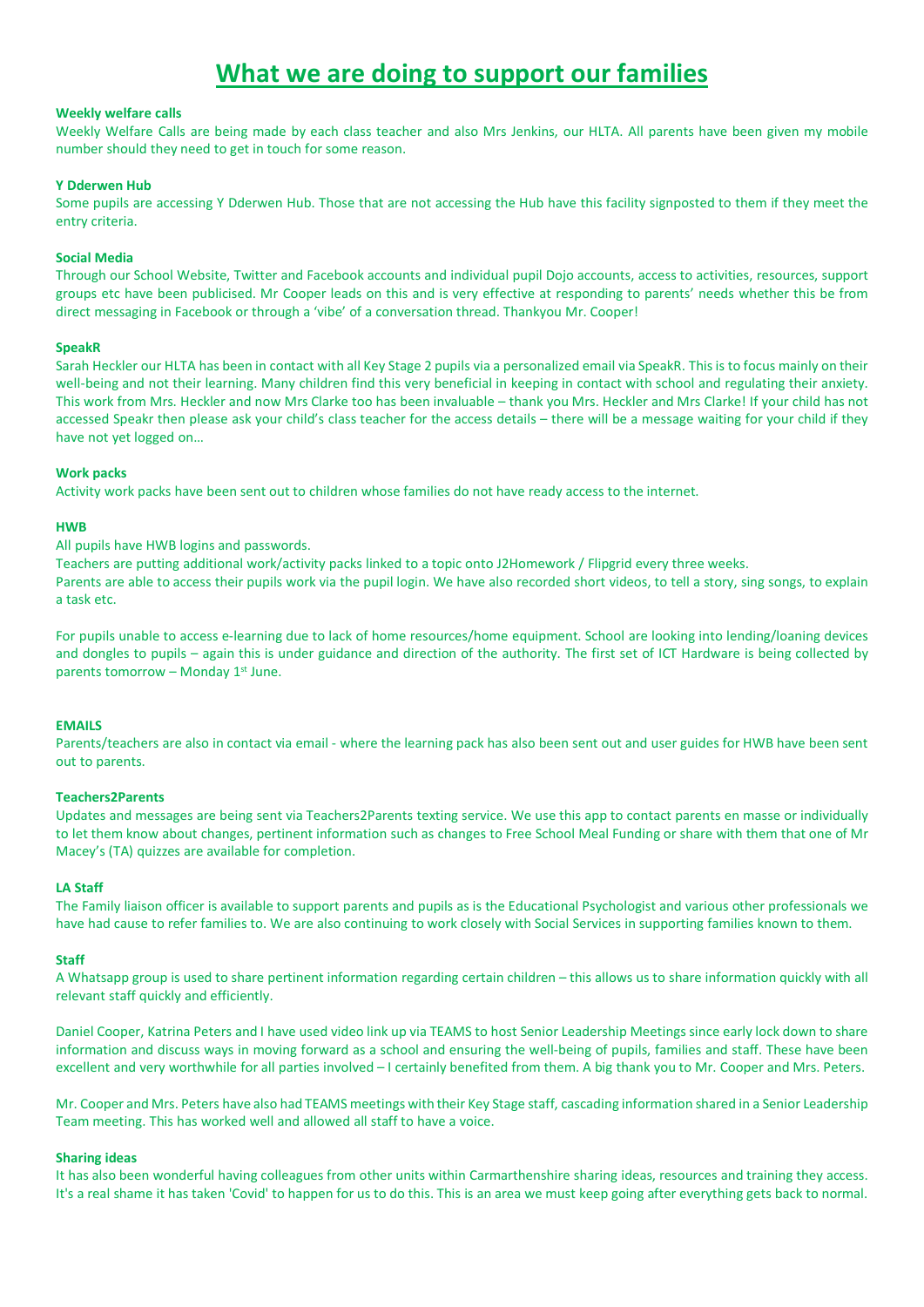#### *What if they are ahead?*

*I read an article on a blog by American Jaime Ragsdale about the angst parents are feeling right now. Parents are* questioning "How are we going to make sure they're getting what they need? How are we going to make sure they're prepared for next year." You are q*uestioning whether you're doing enough or not, you're wracking your brains trying to figure out how to incorporate lessons into your day while the children run around and you run behind on your workload. You're staying up at night worrying if all of this means that your children are going to fall behind—with friends, with school, with life. I understand your concerns but the words this lady spoke struck a chord and I felt it would be useful to share b*ecause it asks us to pause in the madness and think about things differently for a minute. It says:

#### **"What if instead of** *'behind'* **this group of kids is advanced because of this?**

#### **Let's talk about helping our kids during social distancing.**

"Hear me out.

"What if they have more empathy, they enjoy family connection, they can be more creative and entertain themselves, they love to read, they love to express themselves in writing.

"What if they enjoy the simple things, like their own backyard and sitting near a window in the quiet.

"What if they notice the birds and the dates the different flowers emerge, and the calming renewal of a gentle rain shower?

"What if this generation is the ones to learn to cook, organize their space, do their laundry, and keep a well-run home?

"What if they learn to stretch a dollar and to live with less? What if they learn to plan shopping trips and meals at home.

"What if they learn the value of eating together as a family and finding the good to share in the small delights of the everyday?

"What if they are the ones to place great value on our teachers and educational professionals, librarians, public servants and the previously invisible essential support workers like truck drivers, grocers, cashiers, custodians, logistics, and health care workers and their supporting staff, just to name a few of the millions taking care of us right now while we are sheltered in place?

"What if among these children, a great leader emerges who had the benefit of a slower pace and a simpler life. What is he or she truly learn what really matters in this life?

"What if they are ahead?"

## **We are so proud of you …**

A huge well done to **Kaiden** and **Freya** for thinking of others during lockdown. We are so proud of them and their generosity towards others.

**Kaiden** (Yr 4) raised £200 for the NHS by holding a raffle for a bird's house which he made. He spent the £200 on necessary supplies such as food items and toiletries for the NHS staff at Glangwili Hospital, Carmarthen. Well done Kaiden.

*The photo shows the moment of delivery to staff at Glangwili.*



**Freya** (Yr 5) has been baking scones all day each Tuesday in order to raise £500 for charity during lockdown. Freya makes scones to order and delivers her cream teas in the community. Well done Freya, once we are back in school, I may just have to place an order…

*The photo shows Freya celebrating her achievement of raising £500.*



**Well done both of you!**